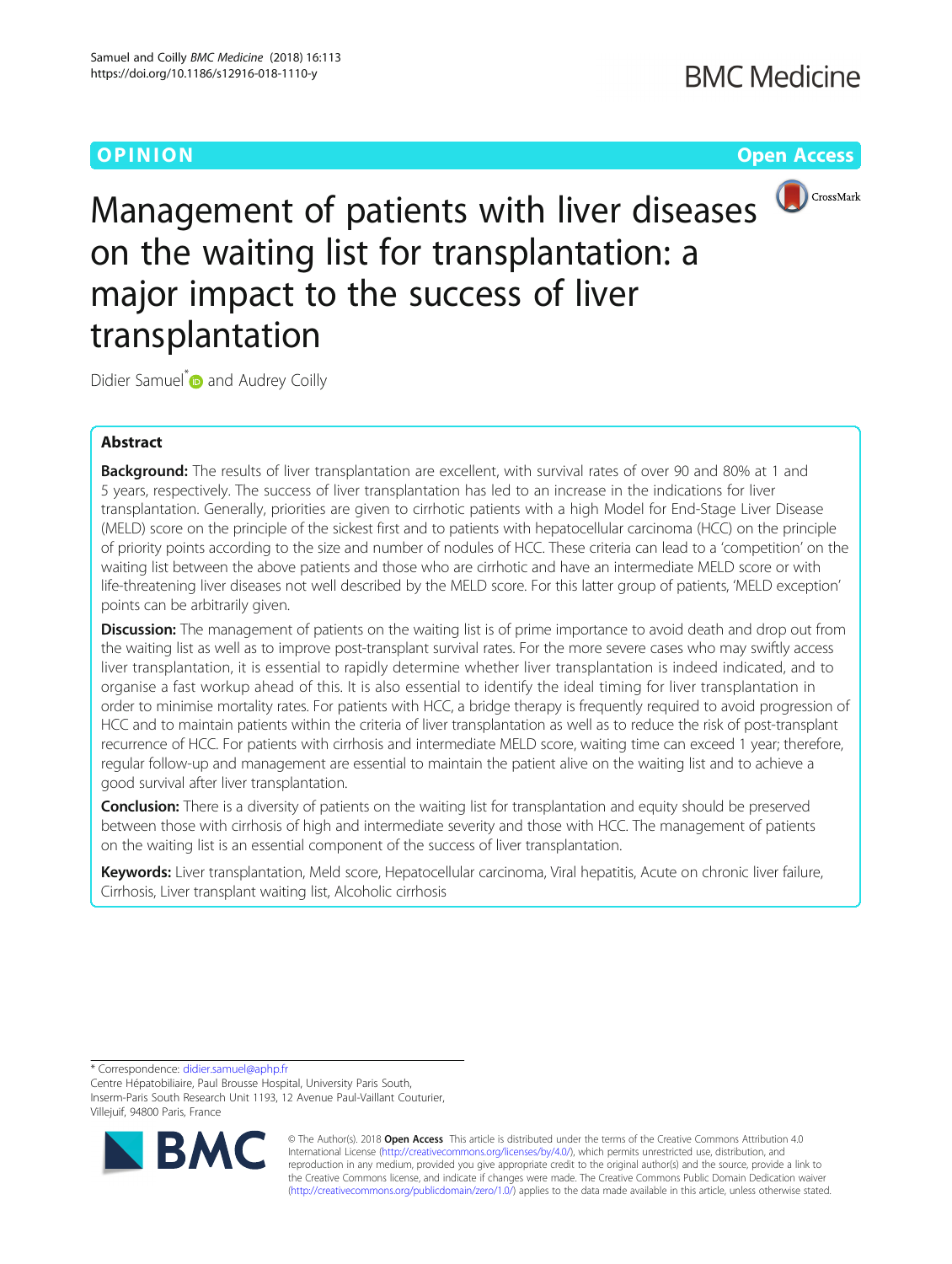# Background

Liver transplantation plays a major role in the therapeutic path of liver diseases [\[1](#page-3-0)]. It concerns all patients with end-stage liver disease when other medical therapies have failed as well as a high number of patients with primary liver cancer, mainly hepatocellular carcinoma (HCC). The success of liver transplantation over the past years has been considerable, with more than 5000 being performed annually in Europe, surmounting to more than 140,000 liver transplantations in total [\[2](#page-3-0)]. Such success comes as a consequence of the absence of alternative therapies and of the good post-transplant survival of approximately 90 and 80% at 1 and 5 years, respectively.

In Europe, liver donors are mainly of cadaver origin, either following brain death or cardiac arrest, under the Maastricht 3 procedure [[1\]](#page-3-0). In contrast to living donor transplantation, where the date of liver transplantation is known in advance, in cadaveric donor liver transplantation the date of liver transplantation is unknown. Therefore, the wait for transplantation can vary from a few days in the case of acute liver failure patients to more than 1 year for patients with cirrhosis of intermediate severity or those with HCC. The waiting lists for liver transplantation are composed of three types of patient. (1) Those with acute liver failure, included, in most countries, in a super-emergency waiting list giving them absolute priority over all other recipients, and receiving a transplant within hours or days [\[3](#page-3-0)]. (2) Those with decompensated liver cirrhosis, included in the waiting list on the principle of the 'sickest first', based mainly on the calculation of the Model for End Stage Liver Diseases (MELD) score. Those with very high MELD score may likely access liver transplantation within days or a few weeks, whereas those with intermediate or low MELD scores will access liver transplantation within months or even years. (3) Those with HCC on compensated liver cirrhosis. Organ-sharing agencies assign these patients an artificial score according to the number and size of tumours, providing them access to liver transplantation within a maximum of 18 months. Since the number of candidates on the waiting list is greater than the offer of viable livers, there is some degree of competition between patients. Liver centres should manage their patients according to their clinical situation and the expected waiting time for liver transplantation. For a patient with an end-stage liver disease, the procedure of liver transplantation and the postoperative period remain a heavy procedure. Therefore, patients should be carefully prepared physically and mentally to undergo transplantation, much like an athlete preparing for the Olympic games. The management of patients on the waiting list is essential to avoid death or drop out due to deterioration of their condition as well as to ensure that patients are in the best physical condition possible prior to the procedure – this is essential for the success of the post-operative course.

## Management of patients with decompensated liver cirrhosis

In the USA, the MELD score has been implemented since 2002 as a score to prioritise access to liver transplantation [[4\]](#page-3-0). Most countries in Europe have implemented the principle of the 'sickest first' to prioritise such access also based on the MELD score, despite some differences between countries. The principle of the 'sickest first' is one of justice and has achieved a reduction in mortality whilst on the waiting list in most countries. However, there are several inherent issues that must be addressed.

First, the MELD score, calculated from bilirubin, creatinine and international normalised ratio levels, is not the holy grail [\[4](#page-3-0)–[6\]](#page-3-0). Some patients with severe liver diseases are poorly represented by the MELD score, such as, for example, patients with cholestatic diseases, who have, until the very late stage, a low MELD score due to normal international normalised ratio and creatinine levels, patients with refractory ascites and otherwise preserved liver function, patients with chronic encephalopathy due to portacaval shunts, and patients with hepatopulmonary syndrome. Thus, these patients should be offered MELD exception points to provide them the possibility to access liver transplantation [\[7](#page-4-0)].

# Management of patients with high MELD score or in the intensive care unit (ICU)

There is a debate regarding the high mortality risk after liver transplantation in patients with a high MELD score [[8\]](#page-4-0). Some authors consider that transplantation in these patients can be futile. On the one hand, the survival benefit for these patients is extremely high as shown in patients with severe acute alcoholic hepatitis or with acute-on-chronic liver failure [[9,](#page-4-0) [10](#page-4-0)]; on the other, the high mortality rates after liver transplantation can be considered a waste of organs [\[8\]](#page-4-0). The MELD score is highly predictive of the risk of mortality on the waiting list [[4,](#page-3-0) [11\]](#page-4-0). Patients on the waiting list with a MELD score of over 30 or 40 have an expected mortality rate of more than 50 and 70%, respectively, within 3 months [[4\]](#page-3-0). Therefore, there is justification to prioritise these patients. In patients with very high MELD scores (> 35), there is a risk of high post-transplant mortality and of over indication for liver transplantation. There is a consensus that for scores up to MELD 35, post-transplant survival remains unmodified. In patients with a MELD score above 35, there is currently no consensus on the potentially higher risk of post-transplant morbidity and mortality [\[12](#page-4-0)]; however, the postoperative morbidity and ICU length of stay are significantly higher [\[12](#page-4-0), [13](#page-4-0)]. Interestingly, the percentage of patients with chronic liver disease transplanted while in the ICU or soon after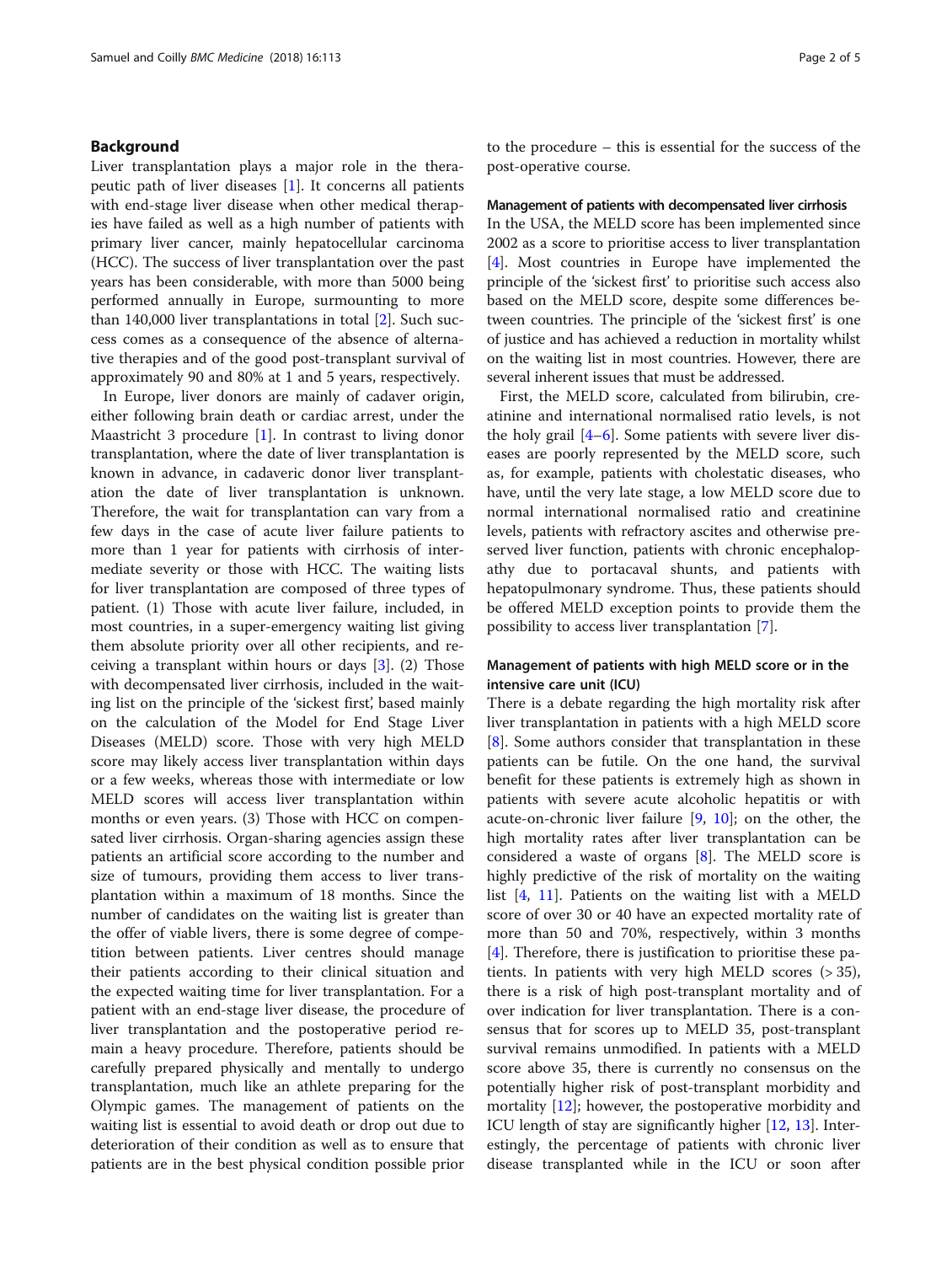recovery remains low  $(< 10\%)$  [\[14\]](#page-4-0). There are several reasons for this. First, patients in the ICU are frequently not evaluated for liver transplantation either because they are not in a liver ICU or because liver transplantation is considered too risky and futile. Several authors have tried to determine, through scores such as the Frailty scoring system  $[15]$  or other scores  $[16]$  $[16]$  $[16]$ , the limits at which transplantation is futile. Our personal opinion is that this line of futility is permanently evolving.

Considering the dramatic improvement of the results of liver transplantation over the past years, we need to be more reactive regarding the indication of liver transplantation in the most severe patients, i.e. those in the ICU. When a patient is referred in a critical condition, the very first question to address is: is this patient a potential candidate for liver transplantation? For alcoholic cirrhotic patients, or for patients with acute alcoholic hepatitis refractory to medical treatment, this will require an urgent workup, advice from a specialist in alcohol addiction, and a consensus decision from the team [[9\]](#page-4-0). When the decision for liver transplantation is taken, patient prognosis should be assessed using ICU scores rather than the MELD score [\[17](#page-4-0), [18](#page-4-0)]. An urgent workup to assess comorbidities is also required. The difficult issue is the definition of the optimal window for transplantation in such severe cases. The risk is to perform transplantation in patients without an adequate workup at the worse moment. Therefore, coordination with the ICU specialists in order to determine the appropriate timing for liver transplantation is essential. The optimal transplantation window between several complications is difficult to determine, but essential for its success. This transplantation window may be open during the ICU stay or soon after recovery prior to the advent of the next deteriorating event [[19\]](#page-4-0).

# Management of patients with intermediate MELD score

In many countries, patients with a MELD score between 18 and 25 have difficulty obtaining access to liver transplantation. The waiting time for these patients is long and may exceed 1 year, with a risk of acute deterioration of their liver condition. The position of most organ-sharing agencies is that patients will be offered transplantation as soon as the MELD score increases. However, some patients may deteriorate rapidly and die following new gastrointestinal bleeding or a septic shock episodes. The other option, not yet considered by organ-sharing agencies, is to assign these patients additional points in relation to the length of waiting time on the list, taking into account the natural history of liver cirrhosis. We find it logical to provide such patients with the possibility to increase their priority in the waiting list. During this waiting time, patients should be maintained in the best possible condition until

transplantation, being followed on a regular basis either by the transplant centre or by the referring centre. For this, several actions have to be taken, as follows: (1) in hepatitis C virus cirrhotic patients, an antiviral treatment with interferon-free direct antiviral agents should be discussed [[20](#page-4-0)–[22\]](#page-4-0); (2) patients should be regularly screened with Doppler ultrasound of the liver for emergence of HCC; (3) prevention of gastrointestinal bleeding by routine endoscopy should be performed; and (4) patients with refractory ascites should be treated either by TIPS or by iterative paracentesis to avoid malnutrition and other complications of refractory ascites. Additionally, it has been shown that physical activity during the waiting time is beneficial for the patient and may improve its  $VO<sub>2</sub>$  [\[23\]](#page-4-0).

# Management of patients with HCC

Patients with HCC on decompensated liver cirrhosis may have access to transplantation through the MELD score. However, most of the patients with HCC on the waiting list have a compensated liver cirrhosis and a low MELD score. Thus, these patients cannot get access to liver transplantation through the MELD score. Therefore, patients with HCC on the waiting list will gain points according to the size of the tumour and the number of nodules as well as waiting time duration. There are some differences between countries, yet the principle is highly similar. In general, no additional points are given for TNM1 tumours (a single nodule below 2 cm) where strategies other than liver transplantation should be favoured (i.e. percutaneous radiofrequency, surgical resection). In contrast, patients with TNM2 tumours will gain points with waiting time. The time between listing and transplantation depends on the number of points given to these patients and may vary according to the policy of the organ-sharing agencies. During this period, the centres should have a strategy to limit or reduce tumour growth in order to avoid drop out from the waiting list. It has been shown that a bridge therapy for HCC is necessary for projected waiting times of over 6 months. The treatment of HCC during this period may have a double objective; first, to reduce the size and number of active tumours in order to place patients within the criteria for transplantation (downstaging of the tumour) and, second, to reduce and avoid tumour progression. The treatment strategies for HCC may include percutaneous radiofrequency, surgical resection of some tumour nodules, transarterial chemoembolisation and, in some cases, sorafenib  $[1]$  $[1]$  $[1]$ . The treatments can be combined according to the type and the progression of HCC. Despite these strategies, some patients will drop out from the list due to the progression of HCC outside the criteria for transplantation. The three main poor prognosis factors in patients with HCC are the regular increase of AFP, an AFP level of over 1000 ng/mL and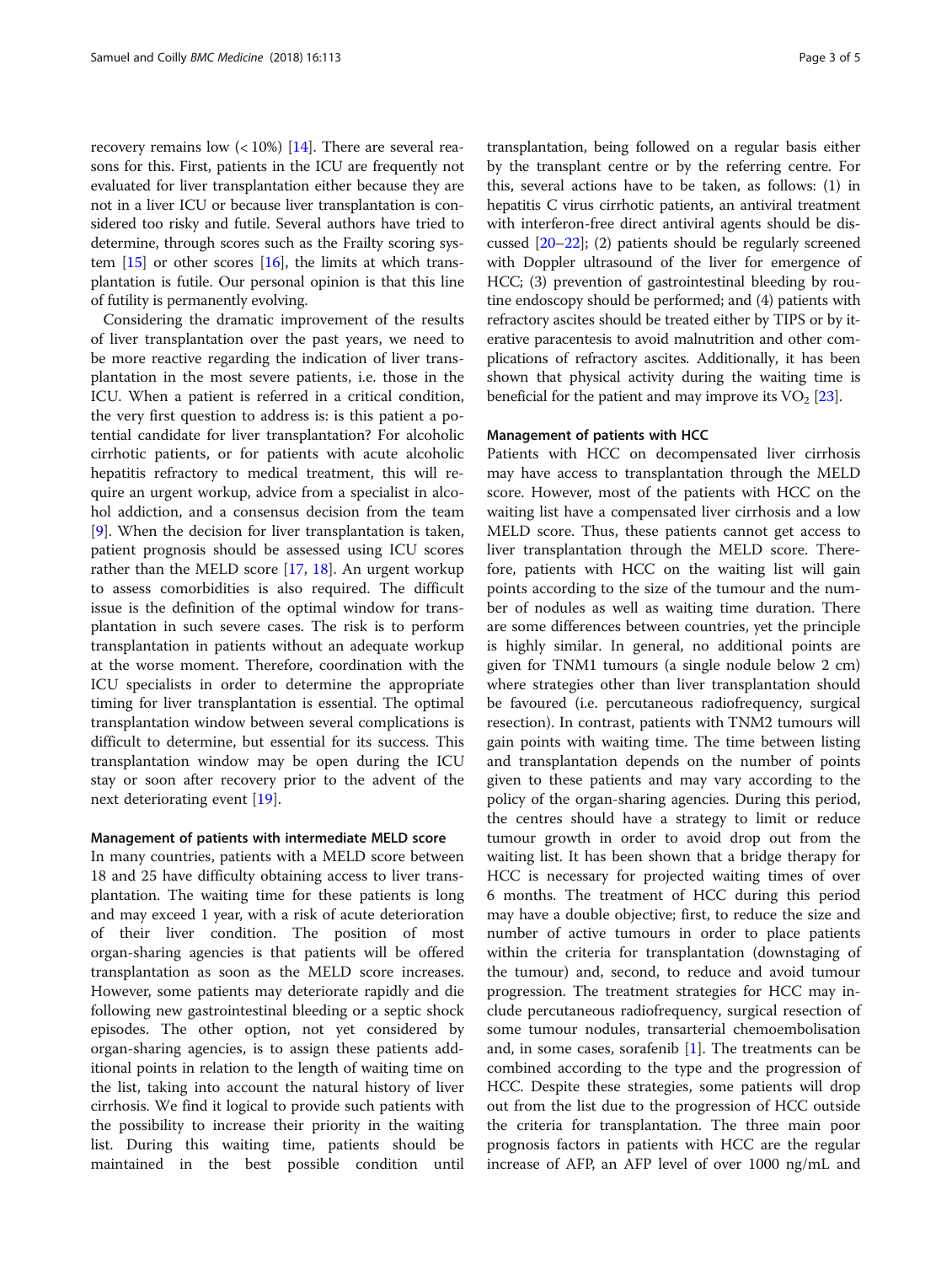<span id="page-3-0"></span>the invasion of the portal vein by the tumour [\[24](#page-4-0), [25](#page-4-0)]. These factors can become a contraindication for liver transplantation due to the high risk of recurrence after liver transplantation.

# Is there a competition on the waiting list between patients with decompensated liver cirrhosis, patients with MELD exceptions and patients with HCC?

Since the points assigned to patients with HCC are given arbitrarily, there is a risk of disequilibrium in favour of these patients depending on the weight given to these points. It is true that, in most countries, the percentage of patients on the waiting list with HCC is increasing, and is currently at 30–40%. Such an increase is due to the epidemiology of liver diseases, the increasing number of patients with HCC and the high benefit in survival by liver transplantation to patients with HCC. In addition, the criteria for liver transplantation for HCC have evolved. Since 1996, the Milan criteria (one nodule of  $\leq$  5 cm or three nodules  $\leq$  3 cm without vascular invasion) were the validated criteria for liver transplantation for HCC [[26](#page-4-0)]. With these criteria, the recurrence of HCC after liver transplantation was below 10%. The Milan citeria are still the validated international criteria. There is a push from several teams to expand these criteria. In France, the Milan criteria have been replaced by the AFP score [\[24](#page-4-0)] . Therefore, several new criteria have been proposed. The UCSF criteria (1 nodule  $\leq 6.5$  cm or  $n \leq 3$  nodules  $\leq 4.5$  cm or total sum  $\leq 8$  cm) [\[27](#page-4-0)]; the up to seven criteria (number of nodules + the maximum size of the tumour without vascular invasion should be 7 at maximum) [\[28](#page-4-0)]; and the AFP score, taking into account the size, number of nodules and the level of AFP (applied in France) [[24\]](#page-4-0).

Due to the improvement in efficacy of antiviral treatments, the number of patients with decompensated, hepatitis B and C virus liver cirrhosis is sharply declining [[29](#page-4-0)]. In contrast, the number of patients with decompensated liver disease due to alcoholic cirrhosis has shown no decreases, and the number of patients with decompensated liver disease due to non-alcoholic steatohepatitis has been increasing, as shown already in the USA [[30](#page-4-0)].

Thus, it is highly important that organ-sharing agencies maintain a good balance between the different indications for liver transplantation, thus avoiding an increase in mortality or drop out from the waiting list for any one category of patients. It is important to provide liver transplantation access to the sickest patients with decompensated liver diseases, as well as to patients with HCC and those with decompensated cirrhosis and intermediate MELD score. Some authors consider that patients with MELD exceptions should be prioritised over those with very high MELD scores. The perfect equation does not exist, yet a real time assessment of the dynamic of the waiting list by the organ-sharing agencies is essential to maintain equity.

# Conclusion

Physicians should indicate liver transplantation for those who will gain the most benefit from it, and should optimise the management of these patients during the waiting period in order to reduce the rate of dropout and to improve the results after liver transplantation. Finally, given the shortage of organs, physicians should balance the benefit for the society with those to individual patients. These should not be in opposition and we should work on increasing the organ pool and access to liver transplantation, as well as on improving the results of liver transplantation.

#### Acknowledgements

We thank the medico-surgical team at the Centre Hépatobiliaire at Hospital Paul Brousse.

### Funding

Didier Samuel and Audrey Coilly are salaried by the Assistance publique Hôpitaux de Paris and the Université Paris Sud. Inserm and University-Paris Sud are the source of the funding of the Research Unit 1193 Headed by Didier Samuel.

#### Authors' contributions

DS and AC participated to the writing and the final approval of the manuscript.

# Ethics approval and consent to participate

Not available.

#### Consent for publication Not available.

## Competing interests

Didier Samuel declares consultancy for and payments from Novartis, Merck Sharp and Dohme, Biotest, Gilead Sciences, Abbvie and Intercept. Audrey Coilly consultancy for and payment for lectures from Novartis, Astellas, Janssen, Bristol-Myers-Squibb (BMS), Merck Sharp & Dohme, Gilead and Roche. However, this has had no influence on the content of the manuscript. Dr. Coilly and Professor Samuel wrote this paper in total independence and this manuscript reflects their personal opinion.

### Publisher's Note

Springer Nature remains neutral with regard to jurisdictional claims in published maps and institutional affiliations.

## Received: 15 August 2017 Accepted: 25 June 2018 Published online: 01 August 2018

## References

- 1. EASL. EASL clinical practice guidelines: liver transplantation. J Hepatol. 2016; 64:433–85.
- 2. ELTR report. <http://www.eltr.org>.
- Clinical Practice EASL Guidelines on the management of acute (fulminant) liver failure. J Hepatol. 2017;66:1047–81.
- 4. Wiesner R, Edwards E, Freeman R, Harper A, Kim R, Kamath P, et al. Model for end-stage liver disease score and allocation of donor livers. Gastroenterology. 2003;124:91–6.
- 5. Kim WR, Biggins SW, Kremers WK, Wiesner RH, Kamath PS, Benson JT, et al. Hyponatremia and mortality among patients on the liver-transplant waiting list. N Engl J Med. 2008;359:1018–26.
- 6. Leise MD, Kim WR, Kremers WK, Larson JJ, Benson JT, Therneau TM. A revised model for end-stage liver disease score optimize prediction of